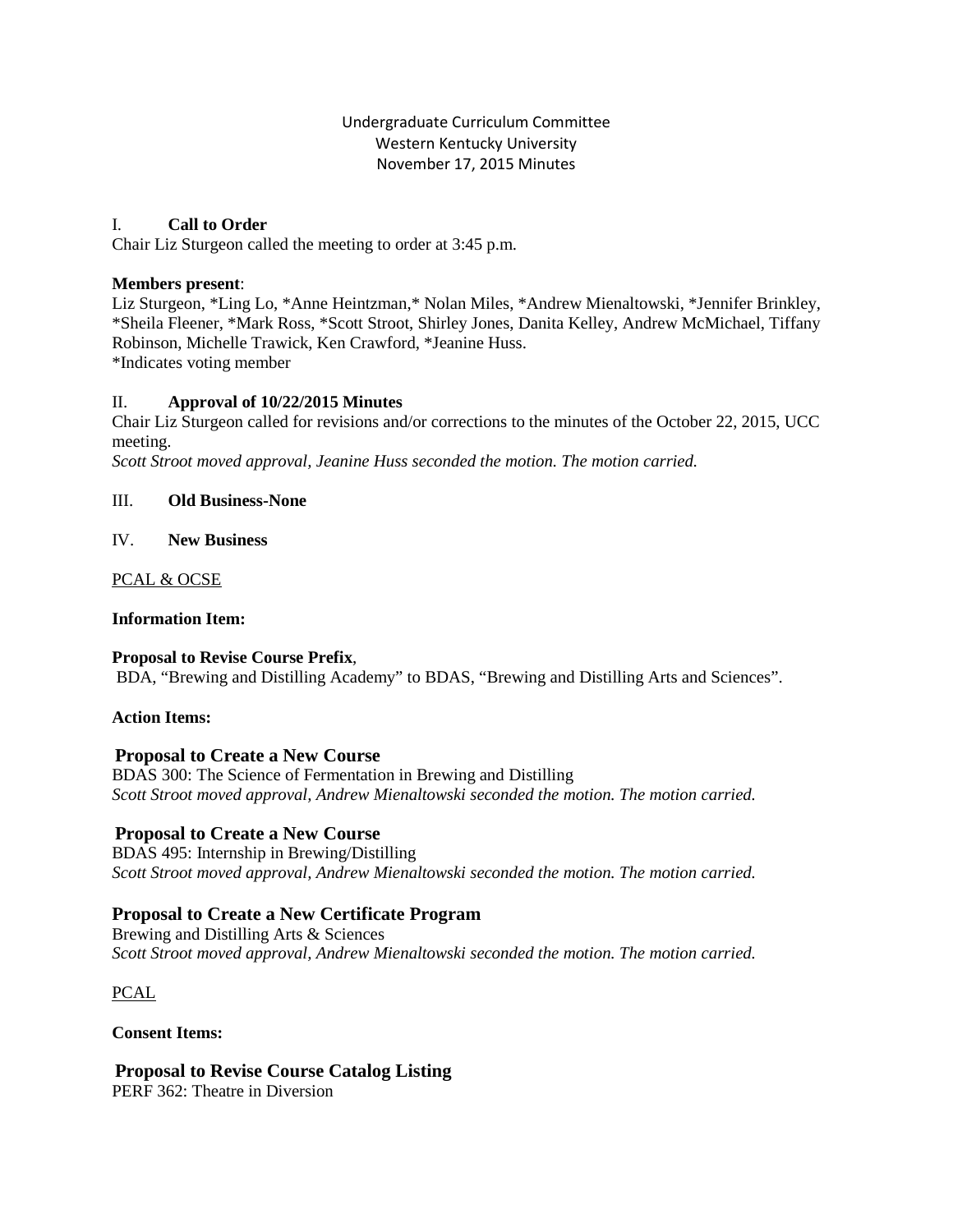*Andrew Minaltowski moved approval, Scott Stroot seconded the motion. The motion carried*.

## **Proposal to Delete a Course**

PS 267: Introduction to East European Studies *Andrew Minaltowski moved approval, Scott Stroot seconded the motion. The motion carried.*

# **Proposal to Create a New Course**

THEA 323: Period Styles in Design *Scott Stroot moved approval, Andrew Mienaltowski seconded the motion. The motion carried.*

# **Proposal to Create a New Course**

HIST 333: History of Genocide *Scott Stroot moved approval, Andrew Mienaltowski seconded the motion. The motion carried.*

## **Proposal to Create a New Course**

PS 369: Central European Politics *Scott Stroot moved approval, Ann Heintzman seconded the motion. The motion carried.*

# **Proposal to Revise a Program**

Ref. # 451: Minor in Russian and East European Studies *Scott Stroot moved approval, Ann Heintzman seconded the motion. The motion carried.*

## **Proposal to Create a New Course**

RELS 314: The Making of the Bible *Scott Stroot moved approval, Andrew Mienaltowski seconded the motion. The motion carried.*

# **Proposal to Revise a Program**

Ref. # 583: AB in Music *Scott Stroot moved approval, Andrew Mienaltowski seconded the motion. The motion carried.*

## **CHHS Consent Items:**

### **Revise Course Prerequisites/Corequisites**

Nursing 300, 309, 315, 321, 323, 339, 340, 400, 405, 408, 412, 430, 431 *Shelia Fleenor moved to bundle and approve all of the items from CHHS, Anne Heintzman seconded the motion. The motion carried.*

### **GFCB**

### **Action Item**

**Proposal to Create a New Certificate Program** Applied Data Analytics *Shelia Fleenor moved approval, Anne Heintzman seconded the motion. The motion carried.*